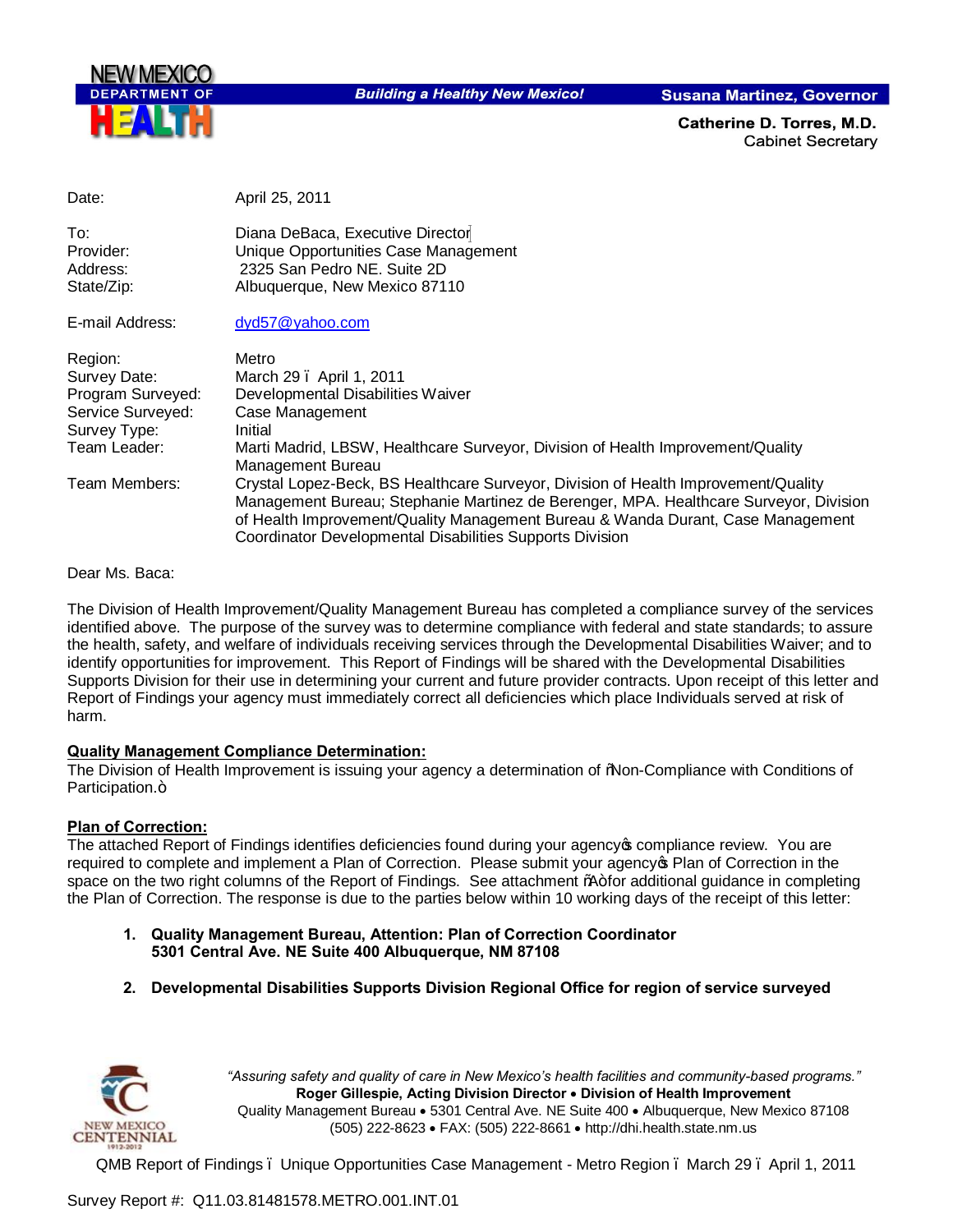Upon notification from QMB that your Plan of Correction has been approved, you must implement all remedies and corrective actions within 45 working days. If your Plan of Correction is denied, you must resubmit a revised plan as soon as possible for approval, as all remedies must still be completed within 45 working days of the receipt of this letter.

Failure to submit, complete or implement your Plan of Correction within the 45 day required time frames may result in the imposition of a \$200 per day Civil Monetary Penalty until it is received, completed and/or implemented.

#### **Request for Informal Reconsideration of Findings (IRF):**

If you disagree with a finding of deficient practice, you have 10 working days upon receipt of this notice to request an IRF. Submit your request for an IRF in writing to:

> QMB Deputy Bureau Chief 5301 Central Ave NE Suite #400 Albuquerque, NM 87108 Attention: IRF request

See Attachment %G+for additional guidance in completing the request for Informal Reconsideration of Findings. The request for an IRF will not delay the implementation of your Plan of Correction which must be completed within 45 working days. Providers may not appeal the nature or interpretation of the standard or regulation, the team composition or sampling methodology. If the IRF approves the modification or removal of a finding, you will be advised of any changes.

Please call the Plan of Correction Coordinator at 505-222-8647 if you have questions about the Report of Findings or Plan of Correction. Thank you for your cooperation and for the work you perform.

Sincerely,

# **Marti Madrid, LBSW**

Marti Madrid, LBSW Team Lead/Healthcare Surveyor Division of Health Improvement Quality Management Bureau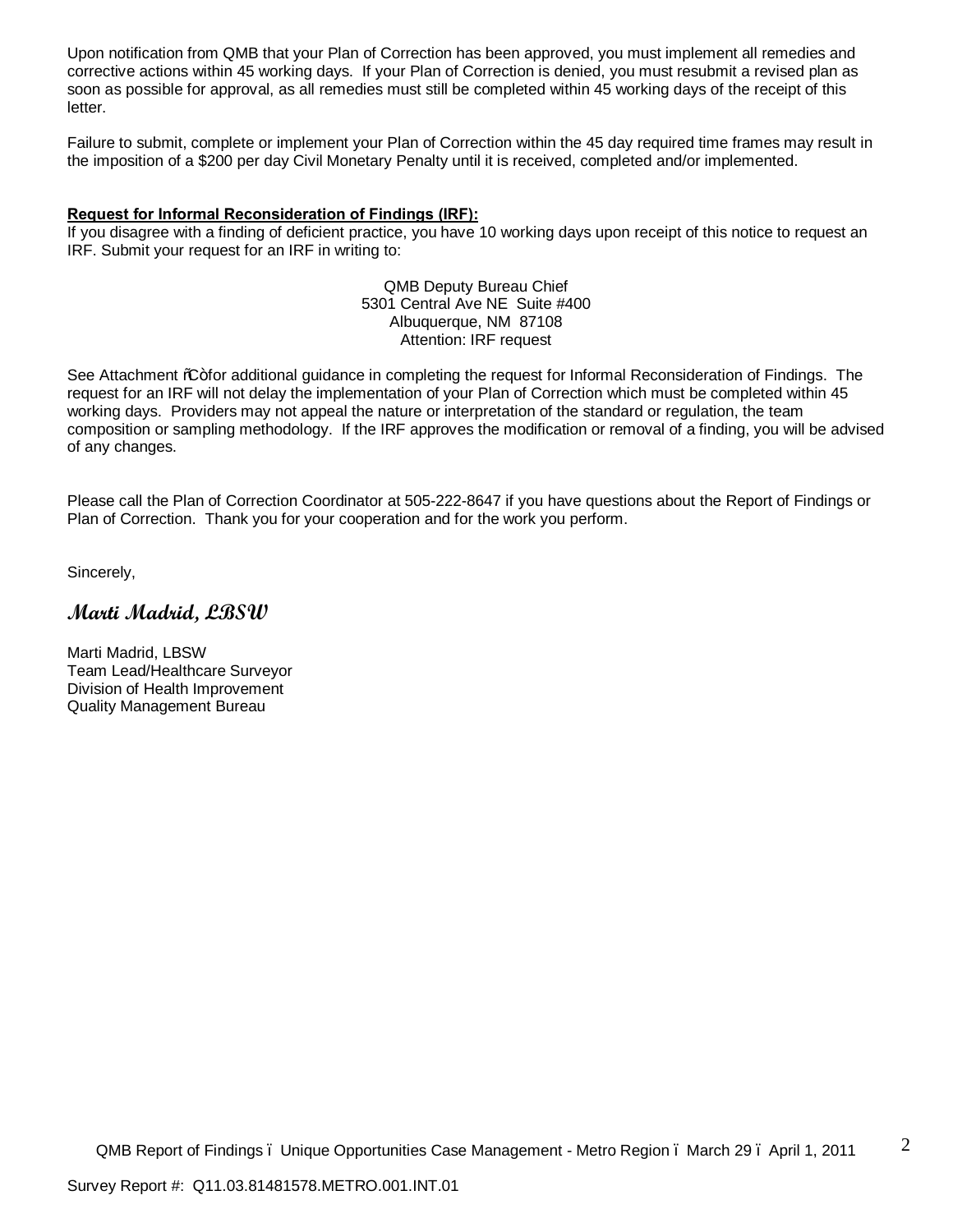| <b>Survey Process Employed:</b>         |                                                                                                                                                                             |                                                                                                                                                                                                     |
|-----------------------------------------|-----------------------------------------------------------------------------------------------------------------------------------------------------------------------------|-----------------------------------------------------------------------------------------------------------------------------------------------------------------------------------------------------|
| <b>Entrance Conference Date:</b>        | March 29, 2010                                                                                                                                                              |                                                                                                                                                                                                     |
| Present:                                | Diana DeBaca, Director                                                                                                                                                      | <b>Unique Opportunities Case Management</b>                                                                                                                                                         |
|                                         | <b>DOH/DHI/QMB</b>                                                                                                                                                          | Marti Madrid, LBSW, Team Lead/Healthcare Surveyor                                                                                                                                                   |
|                                         |                                                                                                                                                                             | <b>DDSD - Metro Regional Office</b><br>Wanda Durant, Case Management Coordinator                                                                                                                    |
| <b>Exit Conference Date:</b>            | March 31, 2011                                                                                                                                                              |                                                                                                                                                                                                     |
| Present:                                | Diana DeBaca, Director                                                                                                                                                      | <b>Unique Opportunities Case Management</b>                                                                                                                                                         |
|                                         | DOH/DHI/QMB                                                                                                                                                                 | Marti Madrid, LBSW, Team Lead/Healthcare Surveyor<br>Crystal Lopez-Beck, BS, Healthcare Surveyor                                                                                                    |
|                                         |                                                                                                                                                                             | <b>DDSD - Metro Regional Office</b><br>Wanda Durant, Case Management Coordinator                                                                                                                    |
| <b>Administrative Locations Visited</b> | Number:                                                                                                                                                                     | 1                                                                                                                                                                                                   |
| <b>Total Sample Size</b>                | Number:                                                                                                                                                                     | 20<br>2 - Jackson Class Members<br>18 - Non-Jackson Class Members                                                                                                                                   |
| Case Managers Interviewed               | Number:                                                                                                                                                                     | 4                                                                                                                                                                                                   |
| Records Reviewed (Persons Served)       | Number:                                                                                                                                                                     | 20                                                                                                                                                                                                  |
| <b>Administrative Files Reviewed</b>    | <b>Billing Records</b><br><b>Medical Records</b><br>$\bullet$<br><b>Personnel Files</b><br>$\bullet$<br><b>Training Records</b><br>$\bullet$<br>$\bullet$<br>$\bullet$<br>٠ | Incident Management Records<br><b>Agency Policy and Procedures</b><br><b>Caregiver Criminal History Screening Records</b><br><b>Employee Abuse Registry</b><br>Quality Assurance / Improvement Plan |

CC: Distribution List: DOH - Division of Health Improvement DOH - Developmental Disabilities Supports Division DOH - Office of Internal Audit HSD - Medical Assistance Division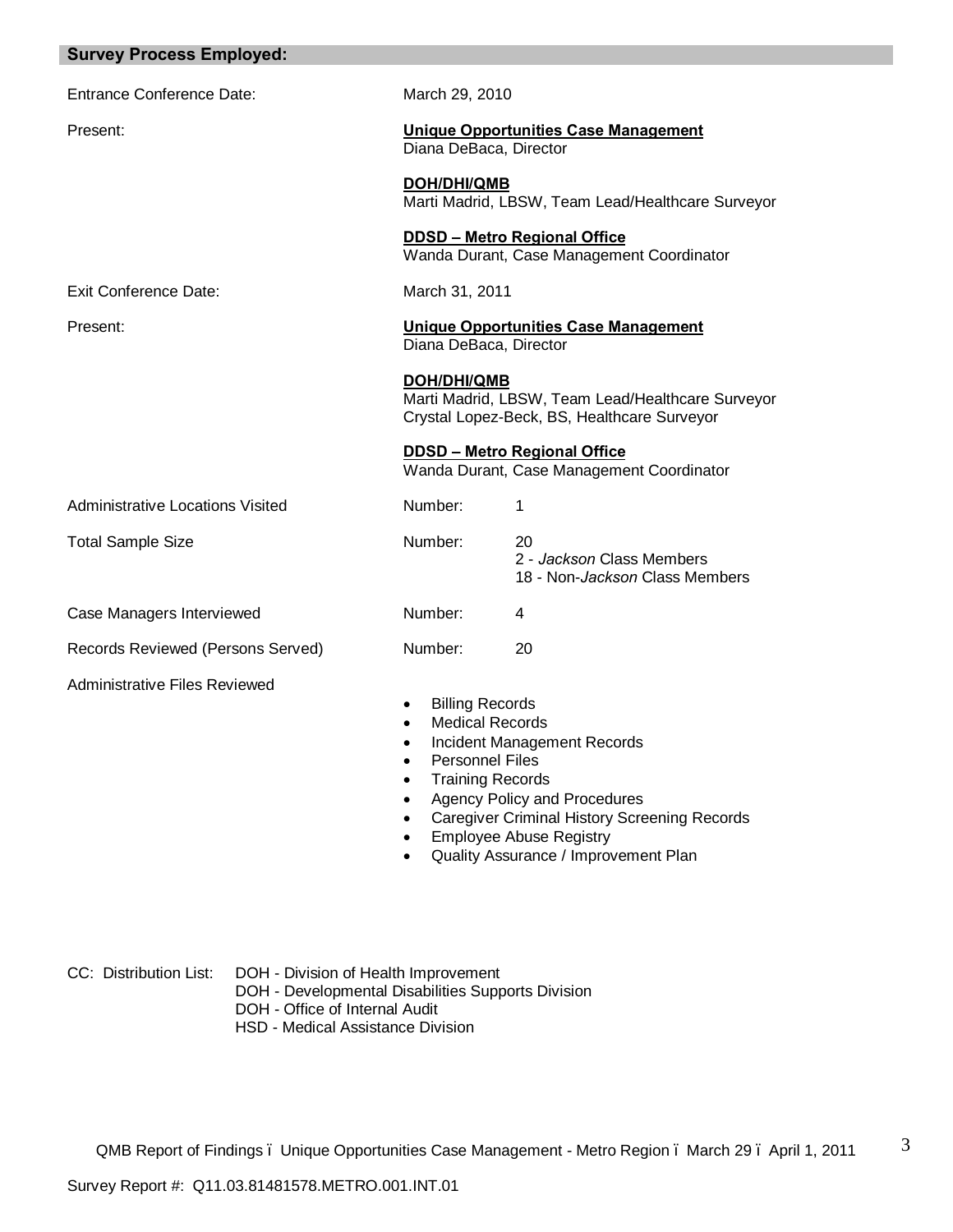### **Attachment A**

# **Provider Instructions for Completing the QMB Plan of Correction (POC) Process**

## *Introduction:*

After a QMB Compliance Review, your QMB Report of Findings will be sent to you via US mail.

Each provider must develop and implement a Plan of Correction (POC) that identifies specific quality assurance and quality improvement activities the agency will implement to correct deficiencies and prevent continued non compliance.

Agencies must submit their Plan of Correction within 10 business days from the date you receive the QMB Report of Findings. (Providers who do not submit a POC within 10 days will be referred to the Internal Review Committee [IRC] for sanctions).

If you have questions about the Plan of Correction process, call the QMB Plan of Correction Coordinator at 505-222-8647 or email at George.Perrault@state.nm.us. Requests for technical assistance must be requested through your DDSD Regional Office.

If you wish to dispute a finding on the official Report of Findings, you must file an Informal Reconsideration of Findings (IRF) request within ten (10) days of receiving your report. The POC process cannot resolve disputes regarding findings. Please note that you must still submit a POC for findings that are in question (see Attachment  $\mathcal{L}$ +).

# *Instructions for Completing Agency POC:*

## *Required Content*

Your Plan of Correction should provide a step-by-step description of the methods to correct each deficient practice to prevent recurrence and information that ensures the regulation cited is in compliance. The remedies noted in your POC are expected to be added to your Agency of required, annual Quality Assurance Plan. (see page 3, DDW standards, effective; April 1, 2007, Chapter 1, Section I Continuous Quality Management System)

If a deficiency has already been corrected, the plan should state how it was corrected, the completion date (date the correction was accomplished), and how possible recurrence of the deficiency will be prevented.

The Plan of Correction you submit needs to address *each deficiency* in the two right hand columns with:

- 1. How the corrective action will be accomplished for all cited deficiencies in the report of findings;
- 2. How your Agency will identify all other individuals having the potential to be affected by the same deficient practice;
- 3. What measures will be put into place or what systemic changes will be made to ensure that the deficient practice will not reoccur and corrective action is sustained;
- 4. How your Agency plans to monitor corrective actions utilizing its continuous Quality Assurance/Quality Improvement Plan to assure solutions in the plan of correction are achieved and sustained, including (if appropriate):
	- · Details about how and when Consumer and Personnel files are audited by Agency personnel to ensure they contain required documents;
	- · Your processes for ensuring that all staff are trained in Core Competencies, Incident Reporting, and Individual-Specific service requirements, etc;
	- · How accuracy in Billing documentation is assured;
	- · How health, safety is assured;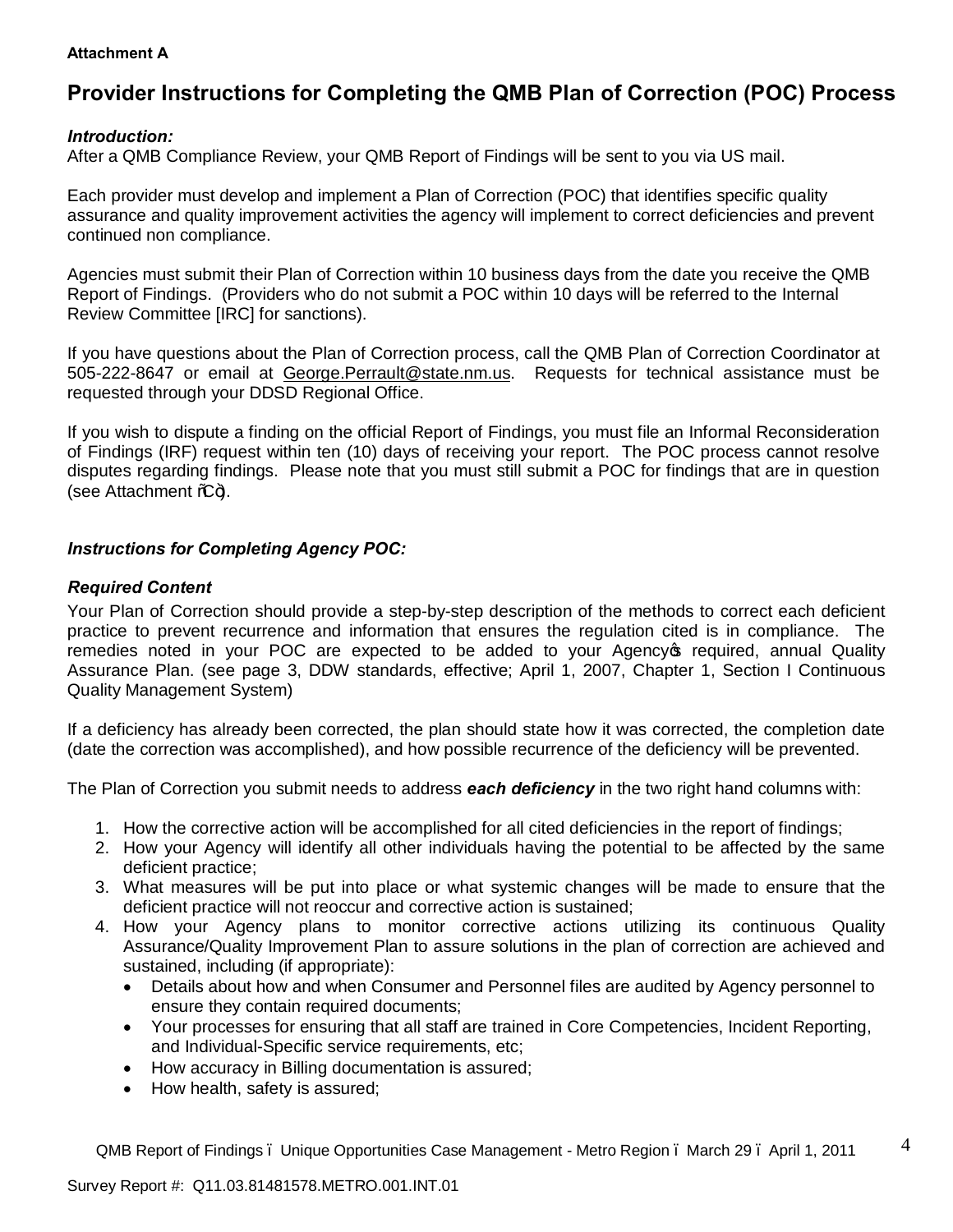- · For Case Management Providers, how ISPs are reviewed to verify they meet requirements, how the timeliness of LOC packet submissions and consumer visits are tracked;
- · Your process for gathering, analyzing and responding to Quality data, and
- · Details about Quality Targets in various areas, current status, Root Cause Analyses about why Targets were not met, and remedies implemented.
- 5. The individual title responsible for the Plan of Correction and completion date.

*Note:* **Instruction or in-service of staff alone may not be a sufficient plan of correction.** This is a good first step toward correction, but additional steps should be taken to ensure the deficiency is corrected and will not recur.

### *Completion Dates*

The plan of correction must include a **completion date** (entered in the far right-hand column). Be sure the date is **realistic** in the amount of time your Agency will need to correct the deficiency; not to exceed 45 days.

Direct care issues should be corrected immediately and monitored appropriately. Some deficiencies may require a staged plan to accomplish total correction. Deficiencies requiring replacement of equipment, etc., may require more time to accomplish correction but should show reasonable time frames.

## *Plan of Correction Submission Requirements*

- 1. Your Plan of Correction must be completed on the official QMB Survey Report of Findings/Plan of Correction Form and received by QMB within ten (10) business days from the date you received the report of findings.
- 2. If you have questions about the POC process, call the POC Coordinator, George Perrault at 505-222- 8647 for assistance.
- 3. For Technical Assistance (TA) in developing or implementing your POC, contact your local DDSD Regional Office.
- 4. Submit your POC to George Perrault, POC Coordinator in any of the following ways:
	- a. Electronically at George.Perrault@state.nm.us
	- b. Faxed to 505-222-8661, or
	- c. Mailed to QMB, 5301 Central Avenue SW, Suite 400, Albuquerque, NM 87108
- 5. Do not send supporting documentation to QMB until after your POC has been approved by QMB.
- 6. QMB will notify you when your POC has been % approve+or % denied.+
	- a. Whether your POC is % approved, + or % denied, + you will have a maximum of 45 business days from the date of receipt of your Report of Findings to correct all survey deficiencies.
	- b. If your POC is % Denied+it must be revised and resubmitted as soon as possible, as the 45 working day limit is in effect.
	- c. If your POC is %Denied+a second time your agency may be referred to the Internal Review Committee.
	- d. You will receive written confirmation that your POC has been approved by QMB and a final deadline for completion of your POC.
- 7. Failure to submit your [POC within 10 days without prio](mailto:George.Perrault@state.nm.us)r approval of an extension by QMB will result in a referral to the Internal Review Committee and the possible implementation of monetary penalties and/or sanctions.
- 8. Revisions, Modifications or Extensions to your Plan of Correction (post QMB approval) must be made in writing and submitted to the Plan of Correction Coordinator at QMB, prior to the due date and are approved on a case-by-case basis. No changes may be made to your POC or the timeframes for implementation without written approval of the POC Coordinator.

5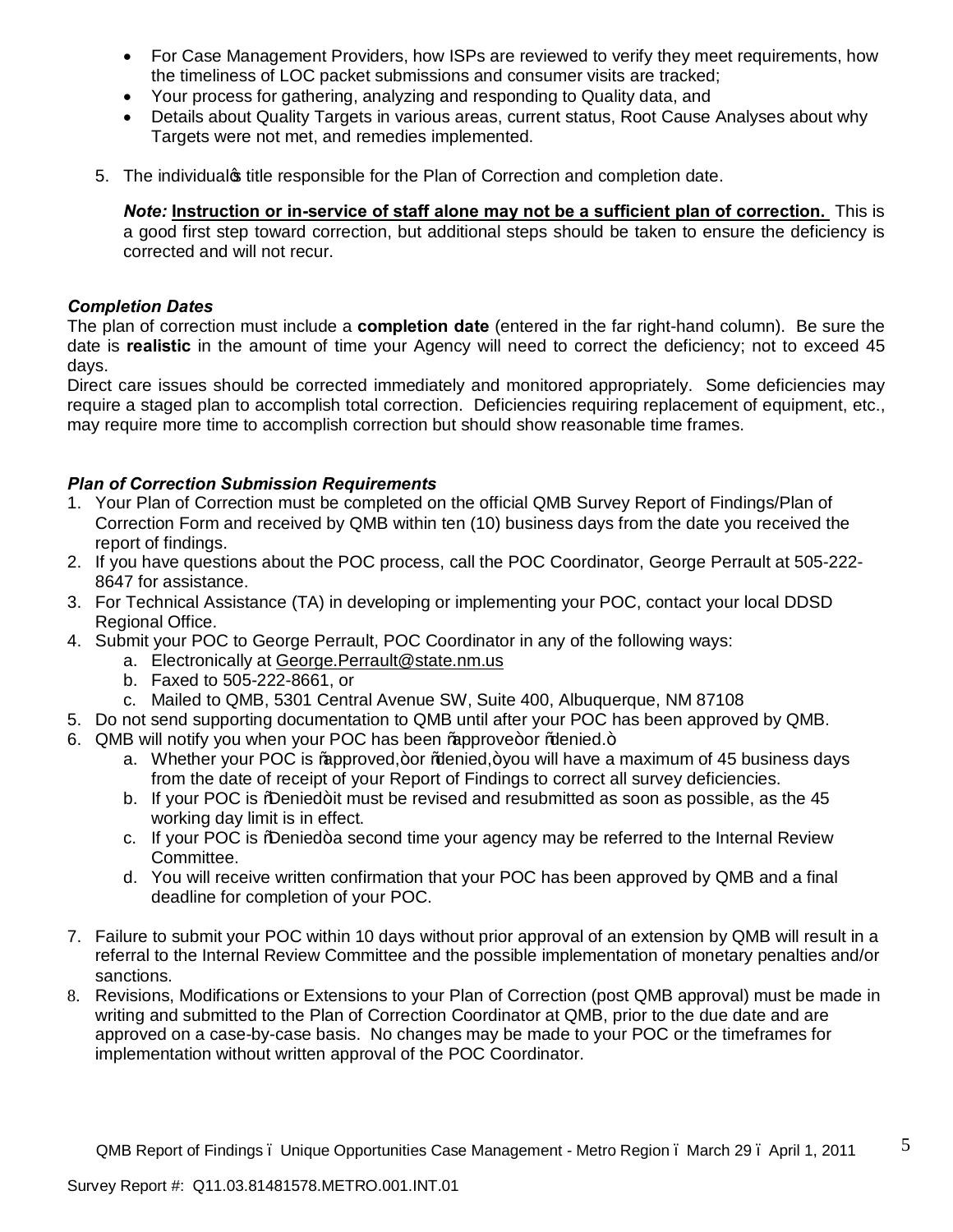# *POC Document Submission Requirements*

Once your POC has been approved by the QMB Plan of Correction Coordinator you must submit copies of documents as evidence that all deficiencies have been corrected, as follows.

- 1. Your internal documents are due within a *maximum* of 45 business days of receipt of your Report of Findings.
- 2. You may submit your documents by postal mail, fax, or electronically on disc or scanned and attached to e-mails.
- 3. All submitted documents *must be annotated*: please be sure the tag numbers and Identification numbers are indicated on each document submitted. Documents which are not annotated with the Tag number and Identification number may not be accepted.
- 4. Do not submit original documents; hard copies or scanned and electronically submitted copies are fine. Originals must be maintained in the agency file(s) per DDSD Standards.
- 5. In lieu of some documents, you may submit copies of file or home audit forms that clearly indicate cited deficiencies have been corrected, other attestations of correction must be approved by the Plan of Correction Coordinator prior to their submission.
- 6. For billing deficiencies, you must submit:
	- a. Evidence of an internal audit of billing documentation for a sample of individuals and timeframes;
	- b. Copies of Woid and adjust+forms submitted to correct all over-billed or unjustified units billed identified during your internal audit.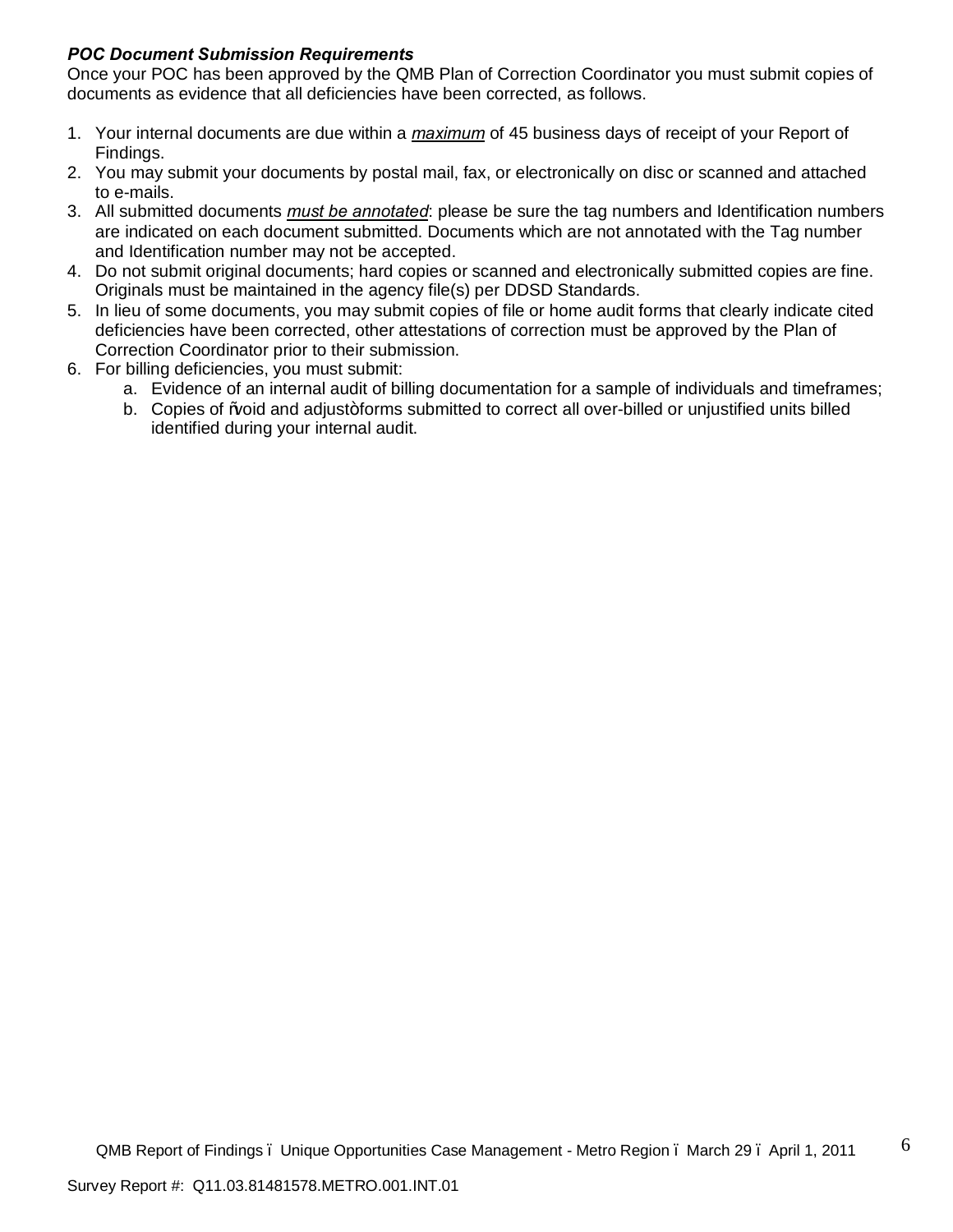# **QMB Scope and Severity Matrix**

Each deficiency in your Report of Findings is scored on a Scope and Severity Scale. The culmination of each deficiency **S** Scope and Severity is used to determine degree of compliance to standards and regulations and level of QMB Compliance Determination.

|                 |                         |                                                             |                                  | <b>SCOPE</b>                |                                     |
|-----------------|-------------------------|-------------------------------------------------------------|----------------------------------|-----------------------------|-------------------------------------|
|                 |                         |                                                             | <b>Isolated</b><br>$01\% - 15\%$ | <b>Pattern</b><br>16% - 79% | <b>Widespread</b><br>$80\% - 100\%$ |
|                 | <b>High Impact</b>      | Immediate Jeopardy to<br>individual health and or<br>safety | J.                               | $K_{\cdot}$                 | L.                                  |
|                 |                         | <b>Actual harm</b>                                          | G.                               | н.                          | L                                   |
| <b>SEVERITY</b> | Medium<br><b>Impact</b> | No Actual Harm<br>Potential for more than                   | D.                               | Е.                          | $F.$ (3 or<br>more)                 |
|                 |                         |                                                             | minimal harm                     | $D.$ (2 or<br>less)         |                                     |
|                 | Low<br>Impact           | No Actual Harm<br>Minimal potential for<br>harm.            | A.                               | <b>B.</b>                   | C.                                  |

# **Scope and Severity Definitions:**

### • Isolated:

A deficiency that is limited to 1% to 15% of the sample, usually impacting few individuals in the sample.

### · Pattern:

A deficiency that impacts a number or group of individuals from 16% to 79% of the sample is defined as a pattern finding. Pattern findings suggest the need for system wide corrective actions.

· Widespread:

A deficiency that impacts most or all (80% to 100%) of the individuals in the sample is defined as widespread or pervasive. Widespread findings suggest the need for system wide corrective actions as well as the need to implement a Continuous Quality Improvement process to improve or build infrastructure. Widespread findings could be referred to the Internal Review Committee for review and possible actions or sanctions.

7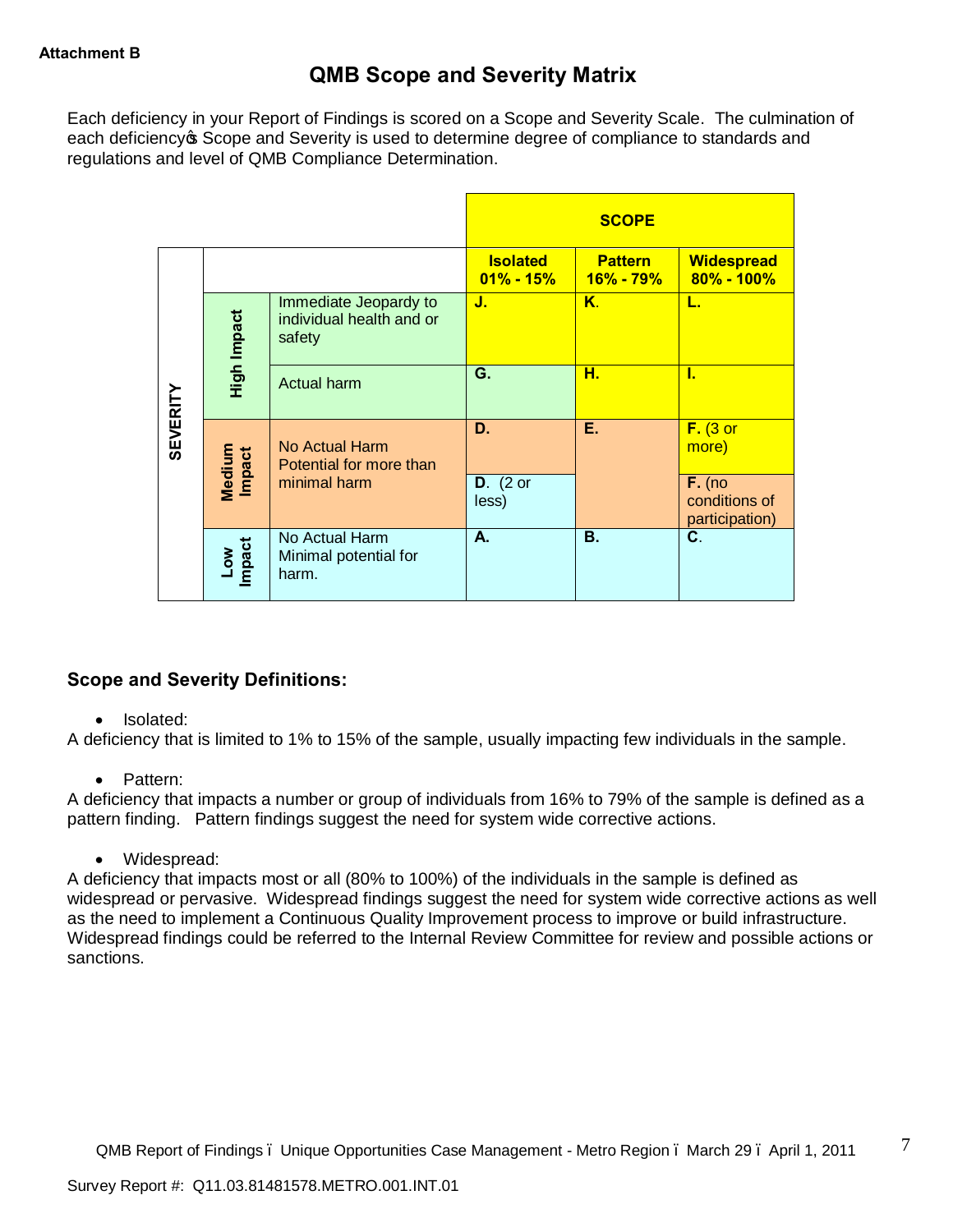# **QMB Determinations of Compliance**

• %Substantial Compliance with Conditions of Participation+

The QMB determination of % Substantial Compliance with Conditions of Participation+indicates that a provider is in substantial compliance with all  $\pounds$  onditions of Participationg and other standards and regulations. The agency has obtained a level of compliance such that there is a minimal potential for harm to individuals ghealth and safety. To qualify for a determination of Substantial Compliance with Conditions of Participation, the provider must be in compliance with all Conditions of Participation.

%Non-Compliance with Conditions of Participation+

The QMB determination of "Non-Compliance with Conditions of Participation+ indicates that a provider is out of compliance with one (1) or more £ onditions of Participation. This non-compliance, if not corrected, is likely to result in a serious negative outcome or the potential for more than minimal harm to individualsg health and safety.

Providers receiving a repeat determination of  $\Delta$ Non-Compliance and y be referred by QMB to the Internal Review Committee (IRC) for consideration of remedies and possible actions.

• %Sub-Standard Compliance with Conditions of Participation+

The QMB determination of % aub-Standard Compliance with Conditions of Participation+ indicates a provider is significantly out of compliance with Conditions of Participation and/or has:

- · Multiple findings of widespread non-compliance with any standard or regulation with a significant potential for more than minimal harm.
- · Any finding of actual harm or Immediate Jeopardy.

Providers receiving a repeat determination of Substandard Compliance qwill be referred by QMB to the Internal Review Committee (IRC) for consideration of remedies and possible actions.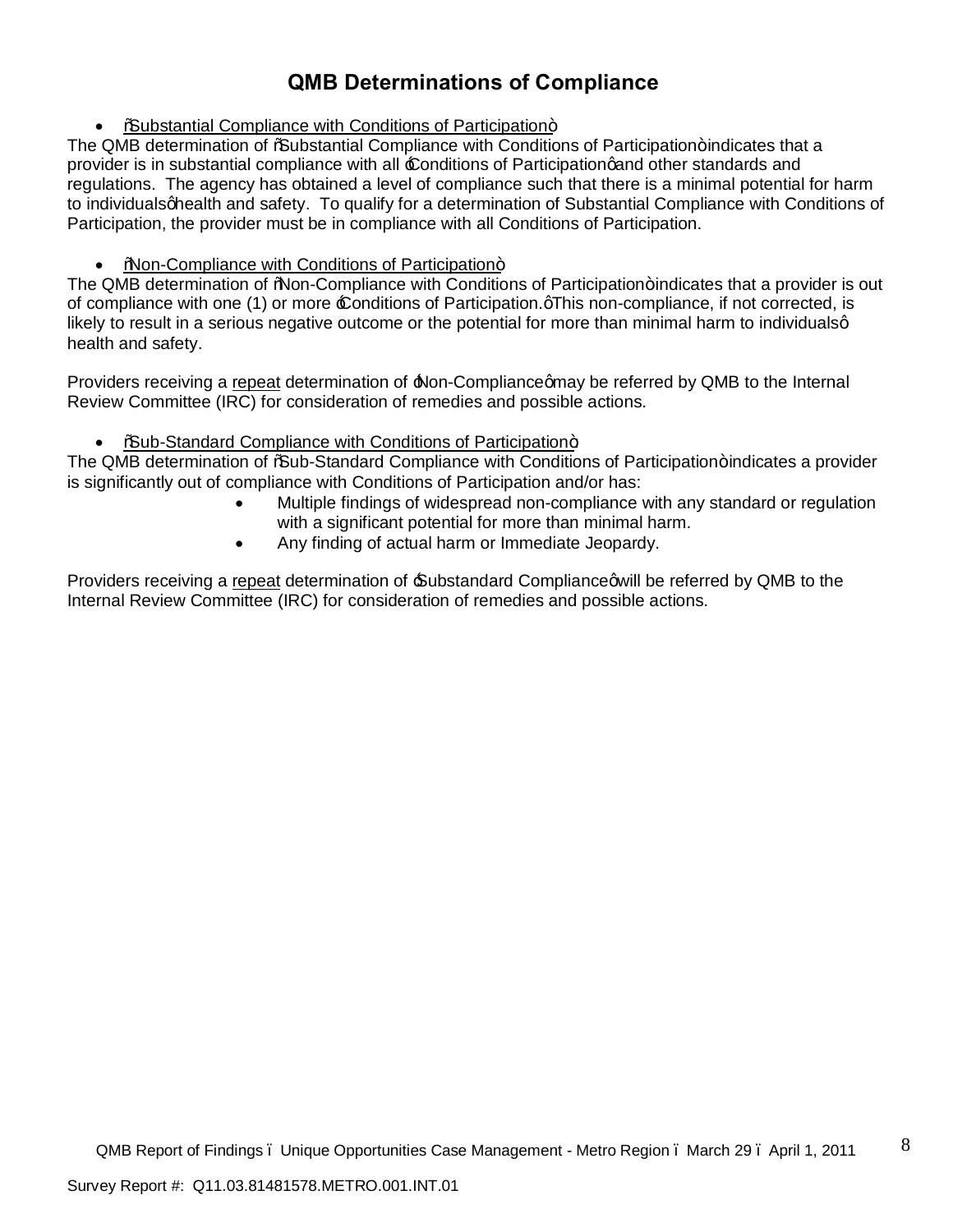# **Guidelines for the Provider Informal Reconsideration of Finding (IRF) Process**

### **Introduction:**

Throughout the QMB Survey process, surveyors are openly communicating with providers. Open communication means that surveyors have clarified issues and/or requested missing information before completing the review. Regardless, there may still be instances where the provider disagrees with a specific finding. Providers may use the following process to informally dispute a finding.

#### **Instructions:**

- 1. The Informal Reconsideration of the Finding (IRF) request must be in writing to the QMB Deputy Bureau Chief **within 10 working days** of receipt of the final report.
- 2. The written request for an IRF must be completed on the QMB Request for Informal Reconsideration of Finding Form available on the QMB website: http://dhi.health.state.nm.us/qmb
- 3. The written request for an IRF must specify in detail the request for reconsideration and why the finding is inaccurate.
- 4. The IRF request must include all supporting documentation or evidence.

### **The following limitations apply to the IRF process:**

- The request for an IRF and all supporting evidence must be received within 10 days.
- · Findings based on evidence requested during the survey and not provided may not be subject to reconsideration.
- · The supporting documentation must be new evidence not previously reviewed or requested by the survey team.
- · Providers must continue to complete their Plan [of Correction during the IRF proce](http://dhi.health.state.nm.us/qmb)ss
- · Providers may not request an IRF to challenge the sampling methodology.
- · Providers may not request an IRF based on disagreement with the nature of the standard or regulation.
- · Providers may not request an IRF to challenge the team composition.
- · Providers may not request an IRF to challenge the QMB compliance determination or the length of their DDSD provider contract.

A Provider forfeits the right to an IRF if the request is not made within 10 working days of receiving the report and/or does not include all supporting documentation or evidence to show compliance with the standards and regulations.

QMB has 30 working days to complete the review and notify the provider of the decision. The request will be reviewed by the IRF committee. The Provider will be notified in writing of the ruling; no face to face meeting will be conducted.

When a Provider requests that a finding be reconsidered, it does not stop or delay the Plan of Correction process. **Providers must continue to complete the Plan of Correction, including the finding in dispute regardless of the IRF status.** If a finding is removed or modified, it will be noted and removed or modified from the Report of Findings. It should be noted that in some cases a Plan of Correction may be completed prior to the IRF process being completed. The provider will be notified in writing on the decisions of the IRF committee.

9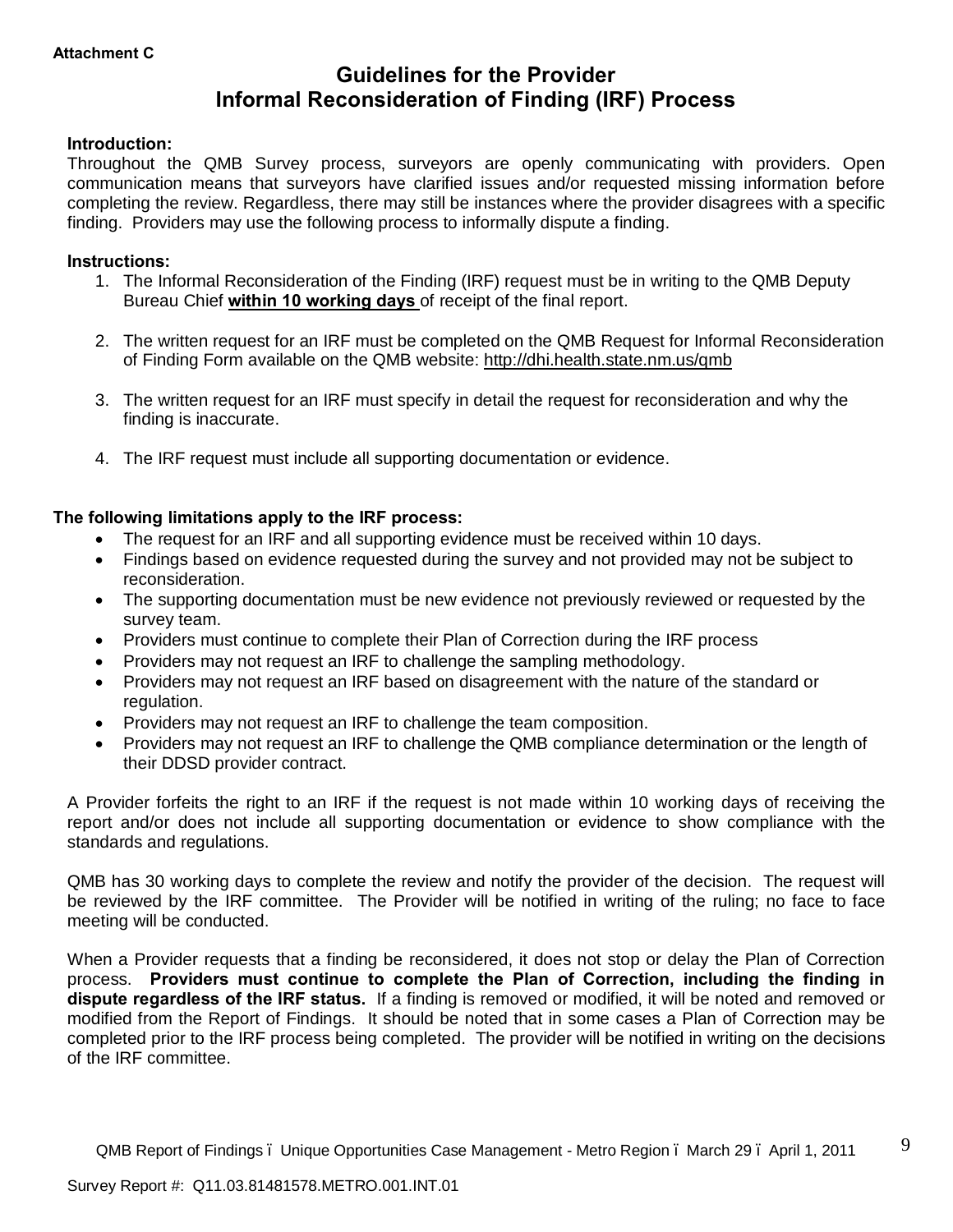| Agency:          | Unique Opportunities Case Management – Metro Region |
|------------------|-----------------------------------------------------|
| Program:         | Developmental Disabilities Waiver                   |
| Service:         | Case Management                                     |
| Monitoring Type: | <b>Initial Survey</b>                               |
| Date of Survey:  | March 29 - April 1, 2011                            |

| <b>Standard of Care</b>                                 | <b>Deficiency</b>                                    | <b>Agency Plan of Correction and</b> | <b>Date</b> |
|---------------------------------------------------------|------------------------------------------------------|--------------------------------------|-------------|
|                                                         |                                                      | <b>Responsible Party</b>             | <b>Due</b>  |
| Tag # 1A08 Agency Case File                             | <b>Scope and Severity Rating: B</b>                  |                                      |             |
| Developmental Disabilities (DD) Waiver Service          | Based on record review, the Agency failed to         |                                      |             |
| Standards effective 4/1/2007                            | maintain at the administrative office a confidential |                                      |             |
| <b>CHAPTER 1 II. PROVIDER AGENCY</b>                    | case file for 9 of 20 individuals.                   |                                      |             |
| <b>REQUIREMENTS:</b> The objective of these standards   |                                                      |                                      |             |
| is to establish Provider Agency policy, procedure       | Review of the Agency individual case files found the |                                      |             |
| and reporting requirements for DD Medicaid Waiver       | following items were not found, incomplete, and/or   |                                      |             |
| program. These requirements apply to all such           | not current:                                         |                                      |             |
| Provider Agency staff, whether directly employed or     |                                                      |                                      |             |
| subcontracting with the Provider Agency. Additional     | • Positive Behavioral Plan (#14)                     |                                      |             |
| Provider Agency requirements and personnel              |                                                      |                                      |             |
| qualifications may be applicable for specific service   | • Speech Therapy Plan (#16)                          |                                      |             |
| standards.                                              |                                                      |                                      |             |
| D. Provider Agency Case File for the Individual:        | • Physical Therapy Plan (#18)                        |                                      |             |
| All Provider Agencies shall maintain at the             |                                                      |                                      |             |
| administrative office a confidential case file for each | • Health Care Plans                                  |                                      |             |
| individual. Case records belong to the individual       |                                                      |                                      |             |
| receiving services and copies shall be provided to      | • Aspiration                                         |                                      |             |
| the receiving agency whenever an individual             | ° Individual #12 - As indicated by the IST section   |                                      |             |
| changes providers. The record must also be made         | of ISP the individual is required to have a plan     |                                      |             |
| available for review when requested by DOH, HSD         |                                                      |                                      |             |
| or federal government representatives for oversight     | • Skin Wound                                         |                                      |             |
| purposes. The individual case file shall include        | ° Individual #12 - As indicated by the IST section   |                                      |             |
| the following requirements:                             | of ISP the individual is required to have a plan     |                                      |             |
| (1) Emergency contact information, including the        |                                                      |                                      |             |
| individual saddress, telephone number, names            | • Health Maintenance                                 |                                      |             |
| and telephone numbers of relatives, or guardian         | ° Individual #15 - As indicated by the IST section   |                                      |             |
| or conservator, physician's name(s) and                 | of ISP the individual is required to have a plan.    |                                      |             |
| telephone number(s), pharmacy name, address             |                                                      |                                      |             |
| and telephone number, and health plan if                | <b>Other Individual Specific Evaluations &amp;</b>   |                                      |             |
| appropriate;                                            | <b>Examinations:</b>                                 |                                      |             |
| (2) The individual complete and current ISP, with       |                                                      |                                      |             |
| all supplemental plans specific to the individual,      |                                                      |                                      |             |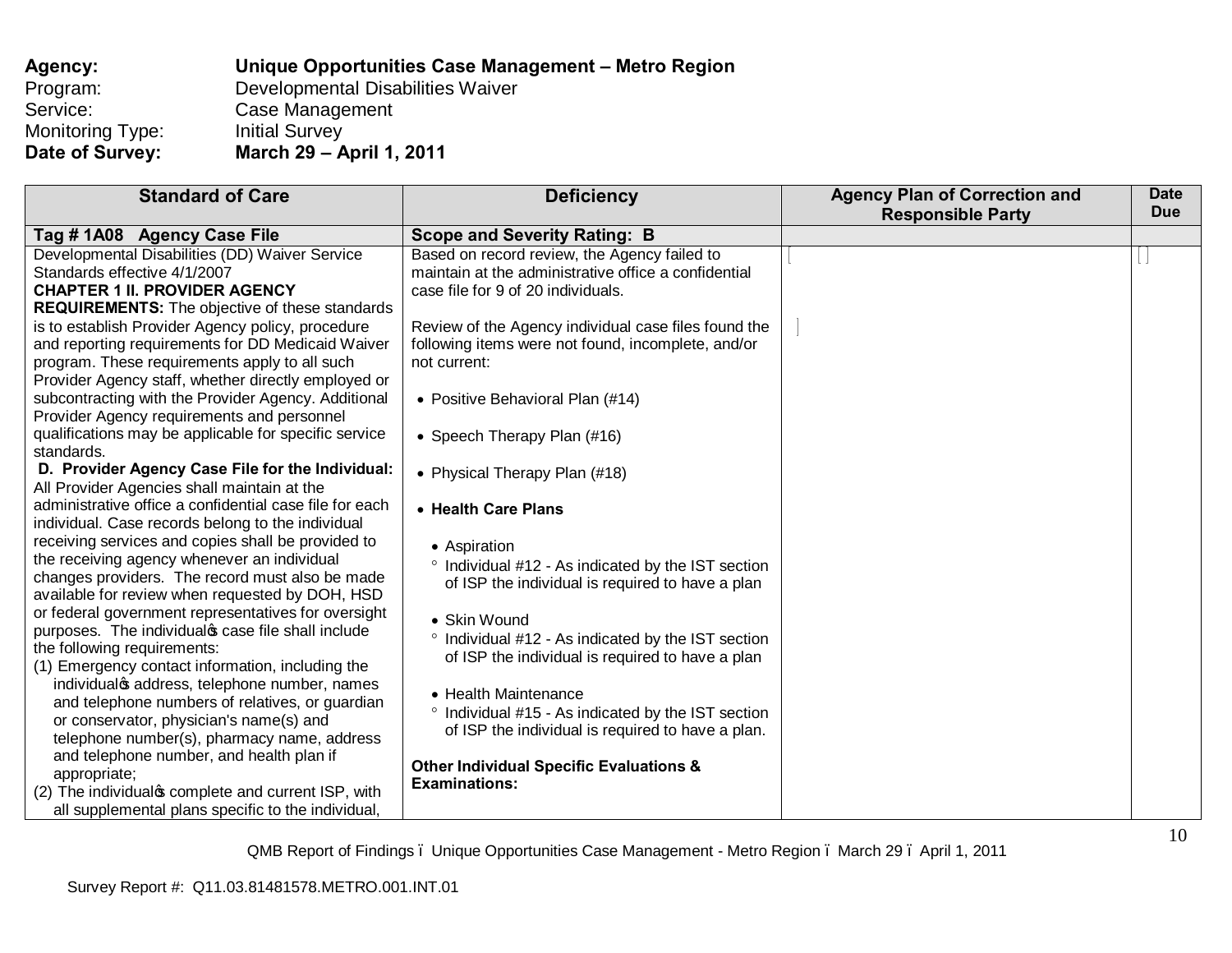| and the most current completed Health<br>Assessment Tool (HAT);<br>(3) Progress notes and other service delivery<br>documentation:<br>(4) Crisis Prevention/Intervention Plans, if there are<br>any for the individual;<br>(5) A medical history, which shall include at least<br>demographic data, current and past medical<br>diagnoses including the cause (if known) of the<br>developmental disability, psychiatric diagnoses,<br>allergies (food, environmental, medications),<br>immunizations, and most recent physical exam;<br>(6) When applicable, transition plans completed for<br>individuals at the time of discharge from Fort<br>Stanton Hospital or Los Lunas Hospital and<br>Training School; and<br>(7) Case records belong to the individual receiving<br>services and copies shall be provided to the<br>individual upon request.<br>(8) The receiving Provider Agency shall be provided<br>at a minimum the following records whenever an<br>individual changes provider agencies:<br>(a) Complete file for the past 12 months;<br>(b) ISP and quarterly reports from the current<br>and prior ISP year;<br>(c) Intake information from original admission to<br>services; and<br>(d) When applicable, the Individual Transition<br>Plan at the time of discharge from Los Lunas<br>Hospital and Training School or Ft. Stanton<br>Hospital. | • Dental Exam<br>° Individual #5 - As indicated by the DDSD file<br>matrix Dental Exams are to be conducted<br>annually. No documented evidence of the exam<br>being completed was found.<br>° Individual #14. As indicated by the<br>documentation reviewed, exam was completed<br>on 12/9/2009. Follow-up was to be completed<br>in 6 months. No documented evidence of the<br>follow-up being completed was found.<br>° Individual #19. As indicated by the DDSD file<br>matrix Dental Exams are to be conducted<br>annually. No documented evidence of the exam<br>being completed was found.<br>• Vision Exam<br>Individual #5 - As indicated by the DDSD file<br>matrix Vision Exams are to be conducted every<br>other year. No documented evidence of the<br>exam being completed was found.<br>• Prostate Check<br>° Individual #8 - As indicated by the<br>documentation reviewed, the exam was ordered<br>at the annual physical on 9/21/10. No<br>documented evidence of the exam being<br>completed was found.<br>• Thyroid Screening<br>° Individual #8 - As indicated by the<br>documentation reviewed, the exam was ordered<br>at the annual physical on 9/21/10. No<br>documented evidence of the exam being<br>completed was found.<br>• Physical Therapy Evaluation (#3) |  |
|---------------------------------------------------------------------------------------------------------------------------------------------------------------------------------------------------------------------------------------------------------------------------------------------------------------------------------------------------------------------------------------------------------------------------------------------------------------------------------------------------------------------------------------------------------------------------------------------------------------------------------------------------------------------------------------------------------------------------------------------------------------------------------------------------------------------------------------------------------------------------------------------------------------------------------------------------------------------------------------------------------------------------------------------------------------------------------------------------------------------------------------------------------------------------------------------------------------------------------------------------------------------------------------------------------------------------------------------------------------------|---------------------------------------------------------------------------------------------------------------------------------------------------------------------------------------------------------------------------------------------------------------------------------------------------------------------------------------------------------------------------------------------------------------------------------------------------------------------------------------------------------------------------------------------------------------------------------------------------------------------------------------------------------------------------------------------------------------------------------------------------------------------------------------------------------------------------------------------------------------------------------------------------------------------------------------------------------------------------------------------------------------------------------------------------------------------------------------------------------------------------------------------------------------------------------------------------------------------------------------------------------------------------------------------|--|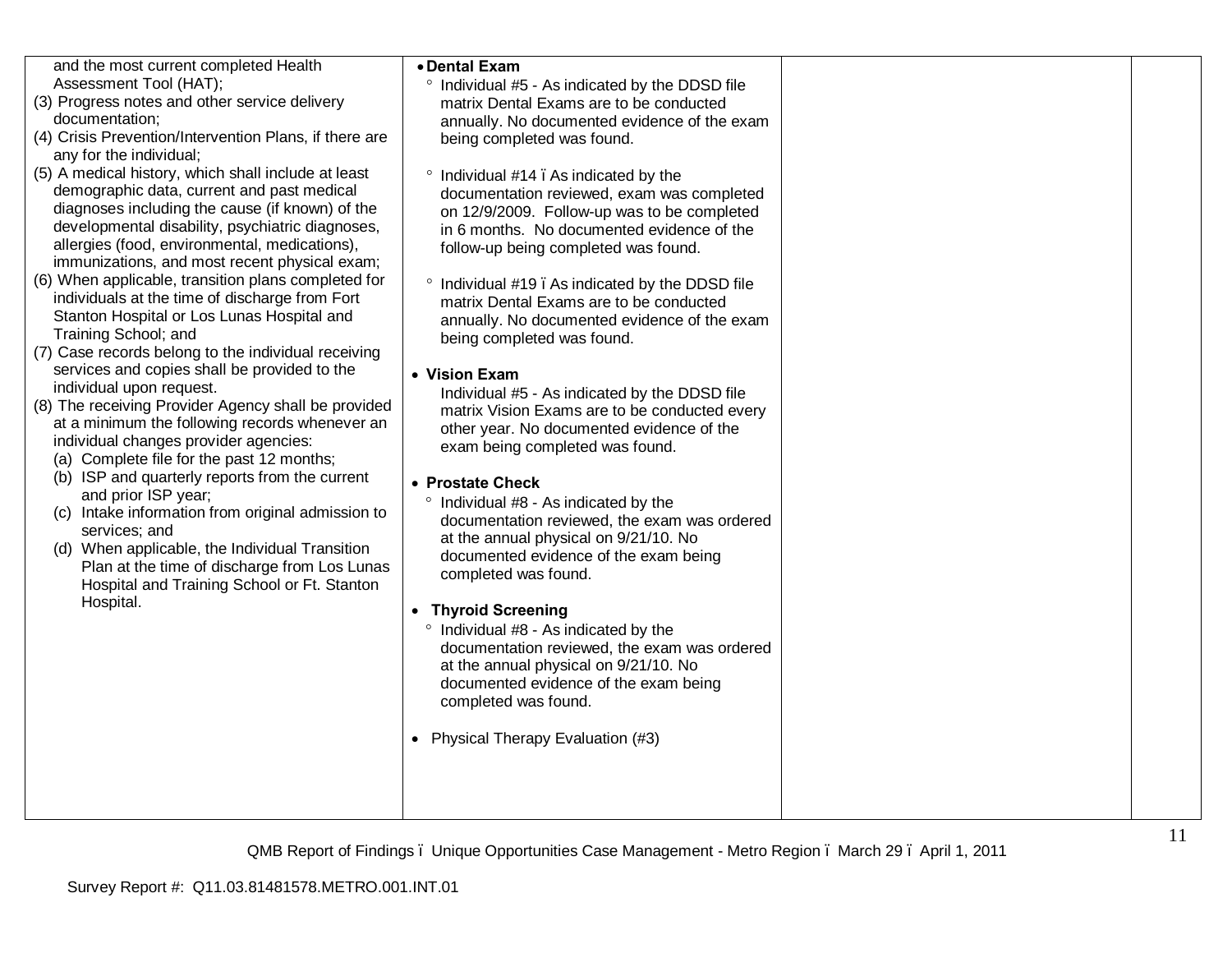| Tag #1A26 (CoP) COR / EAR                               | <b>Scope and Severity Rating: F</b>               |  |
|---------------------------------------------------------|---------------------------------------------------|--|
| <b>NMAC 7.1.12.8</b>                                    | Based on record review, the Agency failed to      |  |
| <b>REGISTRY ESTABLISHED; PROVIDER INQUIRY</b>           | maintain documentation in the employees           |  |
| <b>REQUIRED:</b> Upon the effective date of this rule,  | personnel records that evidenced inquiry to the   |  |
| the department has established and maintains an         | Employee Abuse Registry prior to employment for 4 |  |
| accurate and complete electronic registry that          | of 4 Agency Personnel.                            |  |
| contains the name, date of birth, address, social       |                                                   |  |
| security number, and other appropriate identifying      | The following Agency Personnel records            |  |
| information of all persons who, while employed by a     | contained evidence that indicated the Employee    |  |
| provider, have been determined by the department,       | Abuse Registry was completed after hire:          |  |
| as a result of an investigation of a complaint, to      |                                                   |  |
| have engaged in a substantiated registry-referred       | • #40. Date of Hire 7/1/2010. Completed on        |  |
| incident of abuse, neglect or exploitation of a person  | 9/22/2010                                         |  |
| receiving care or services from a provider.             |                                                   |  |
| Additions and updates to the registry shall be          | • #41 - Date of Hire 7/1/2010. Completed on       |  |
| posted no later than two (2) business days following    | 3/28/2011                                         |  |
| receipt. Only department staff designated by the        |                                                   |  |
| custodian may access, maintain and update the           | • #42 - Date of Hire 7/1/2010. Completed on       |  |
| data in the registry.                                   | 3/28/2011                                         |  |
| Provider requirement to inquire of<br>А.                |                                                   |  |
| registry. A provider, prior to employing or             | • #43 - Date of Hire 7/1/2010. Completed on       |  |
| contracting with an employee, shall inquire of the      | 3/28/2011                                         |  |
| registry whether the individual under consideration     |                                                   |  |
| for employment or contracting is listed on the          |                                                   |  |
| registry.                                               |                                                   |  |
| Prohibited employment. A provider may<br>В.             |                                                   |  |
| not employ or contract with an individual to be an      |                                                   |  |
| employee if the individual is listed on the registry as |                                                   |  |
| having a substantiated registry-referred incident of    |                                                   |  |
| abuse, neglect or exploitation of a person receiving    |                                                   |  |
| care or services from a provider.                       |                                                   |  |
| Documentation of inquiry to registry.<br>D.             |                                                   |  |
| The provider shall maintain documentation in the        |                                                   |  |
| employees personnel or employment records that          |                                                   |  |
| evidences the fact that the provider made an inquiry    |                                                   |  |
| to the registry concerning that employee prior to       |                                                   |  |
| employment. Such documentation must include             |                                                   |  |
| evidence, based on the response to such inquiry         |                                                   |  |
| received from the custodian by the provider, that the   |                                                   |  |
| employee was not listed on the registry as having a     |                                                   |  |
| substantiated registry-referred incident of abuse,      |                                                   |  |
| neglect or exploitation.                                |                                                   |  |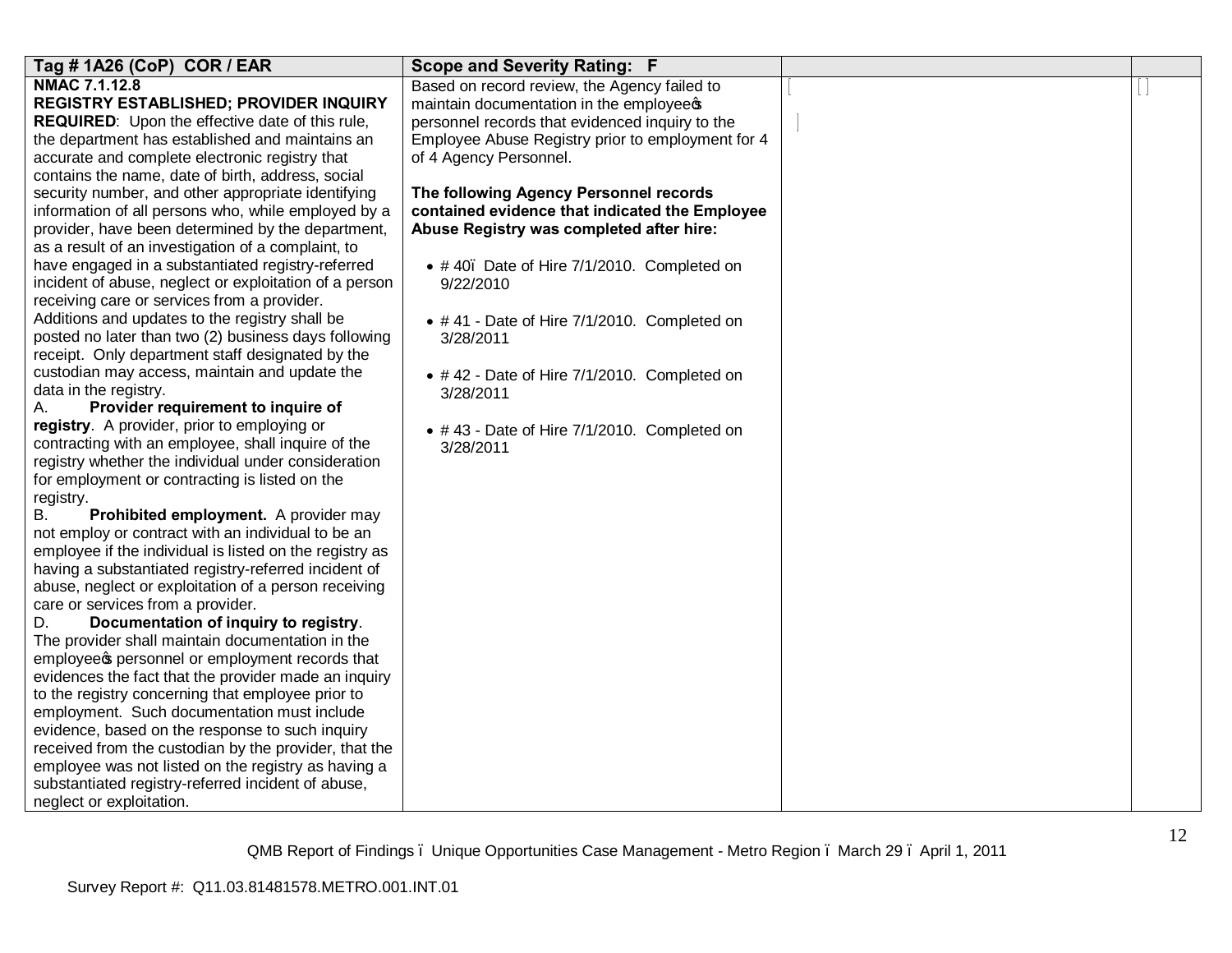| Ε.<br>Documentation for other staff. With                |  |  |
|----------------------------------------------------------|--|--|
| respect to all employed or contracted individuals        |  |  |
| providing direct care who are licensed health care       |  |  |
| professionals or certified nurse aides, the provider     |  |  |
| shall maintain documentation reflecting the              |  |  |
| individualos current licensure as a health care          |  |  |
| professional or current certification as a nurse aide.   |  |  |
| F.<br>Consequences of noncompliance. The                 |  |  |
| department or other governmental agency having           |  |  |
| regulatory enforcement authority over a provider         |  |  |
| may sanction a provider in accordance with               |  |  |
| applicable law if the provider fails to make an          |  |  |
| appropriate and timely inquiry of the registry, or fails |  |  |
| to maintain evidence of such inquiry, in connection      |  |  |
| with the hiring or contracting of an employee; or for    |  |  |
| employing or contracting any person to work as an        |  |  |
| employee who is listed on the registry. Such             |  |  |
| sanctions may include a directed plan of correction,     |  |  |
| civil monetary penalty not to exceed five thousand       |  |  |
| dollars (\$5000) per instance, or termination or non-    |  |  |
| renewal of any contract with the department or other     |  |  |
| governmental agency.                                     |  |  |
| Developmental Disabilities (DD) Waiver Service           |  |  |
| Standards effective 4/1/2007                             |  |  |
| <b>Chapter 1.IV. General Provider Requirements.</b>      |  |  |
| D. Criminal History Screening: All personnel shall       |  |  |
| be screened by the Provider Agency in regard to the      |  |  |
| employees qualifications, references, and                |  |  |
| employment history, prior to employment. All             |  |  |
| Provider Agencies shall comply with the Criminal         |  |  |
| Records Screening for Caregivers 7.1.12 NMAC             |  |  |
| and Employee Abuse Registry 7.1.12 NMAC as               |  |  |
| required by the Department of Health, Division of        |  |  |
| Health Improvement.                                      |  |  |
|                                                          |  |  |
|                                                          |  |  |
|                                                          |  |  |
|                                                          |  |  |
|                                                          |  |  |
|                                                          |  |  |
|                                                          |  |  |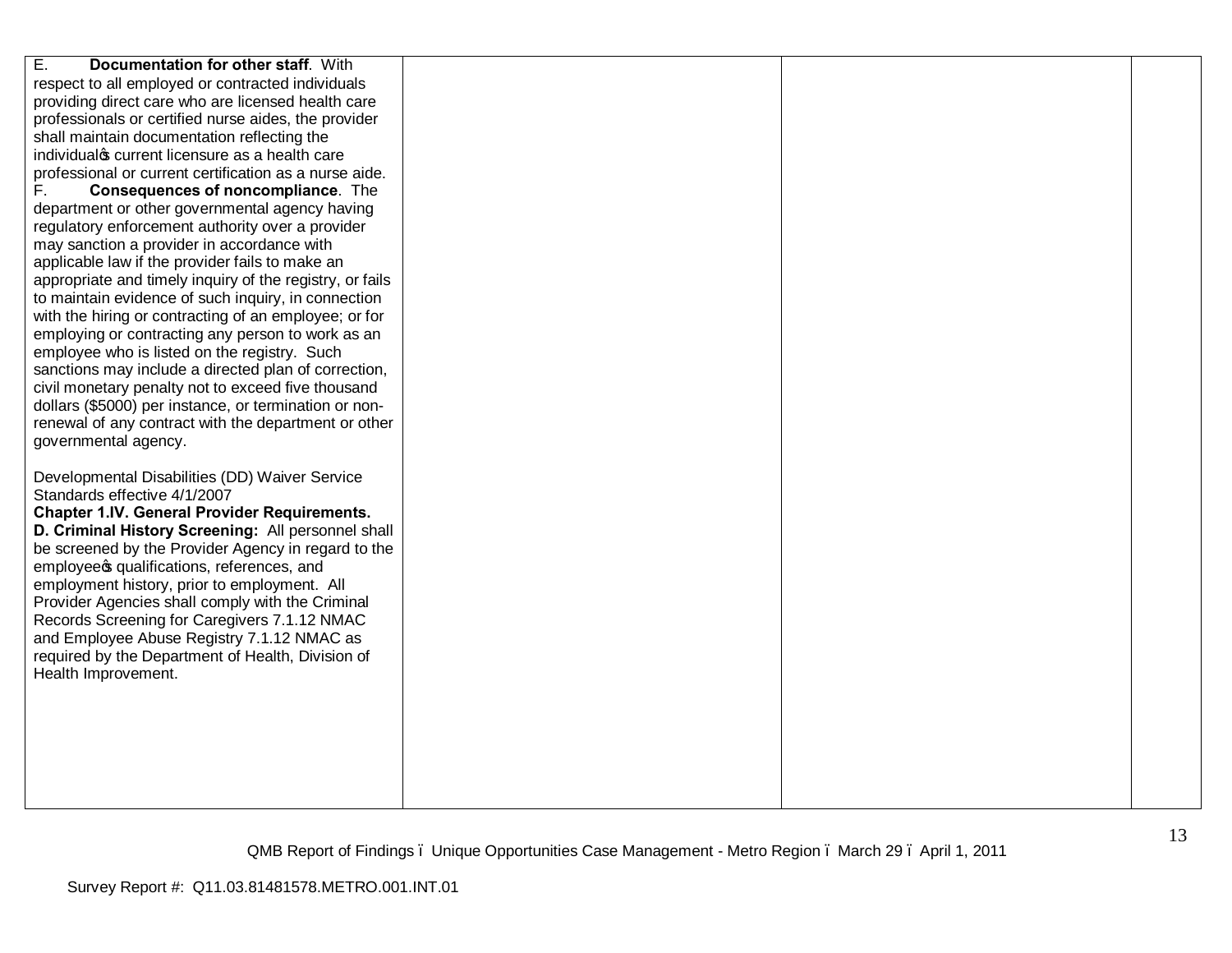| Tag #4C15.1 - QA Requirements - Bi-Annual                                                                                                                                                                                                                                                                                    | <b>Scope and Severity Rating: A</b>                                                                                                                                                |  |
|------------------------------------------------------------------------------------------------------------------------------------------------------------------------------------------------------------------------------------------------------------------------------------------------------------------------------|------------------------------------------------------------------------------------------------------------------------------------------------------------------------------------|--|
| <b>Reports &amp; Provider Quarterly Reports</b>                                                                                                                                                                                                                                                                              |                                                                                                                                                                                    |  |
| <b>CHAPTER 4 IV. CASE MANAGEMENT</b><br>PROVIDER AGENCY REQUIREMENTS<br>C. Quality Assurance Requirements: Case<br>Management Provider Agencies will use an                                                                                                                                                                  | Based on record review, the Agency failed to ensure<br>that reports and ISP <sub>®</sub> meet required timelines and<br>include the required contents for 3 of 20 individuals.     |  |
| Internal Quality Assurance and Improvement<br>Plan that must be submitted to and reviewed<br>by the Statewide Case Management                                                                                                                                                                                                | The following quarterly/bi-annual reports were not<br>found:                                                                                                                       |  |
| Coordinator, that shall include but is not limited<br>to the following:                                                                                                                                                                                                                                                      | • Supported Living Quarterly Reports:<br>Individual #17. None found for May. July<br>2010.                                                                                         |  |
| (1) Case Management Provider Agencies are to:<br>(a) Use a formal ongoing monitoring protocol<br>that provides for the evaluation of quality,<br>effectiveness and continued need for<br>services and supports provided to the<br>individual. This protocol shall be written and<br>its implementation documented.           | • Community Inclusion - Supported<br><b>Employment Quarterly Reports:</b><br>° Individual #9. None found for Nov 2010.<br>January 2011.<br>• Speech & Language Pathology Bi-Annual |  |
| (b) Assure that reports and ISPs meet required<br>timelines and include required content.                                                                                                                                                                                                                                    | <b>Progress Reports:</b><br>° Individual #20 - May . November 2010                                                                                                                 |  |
| (c) Conduct a quarterly review of progress<br>reports from service providers to verify that<br>the individual s desired outcomes and action<br>plans remain appropriate and realistic.                                                                                                                                       |                                                                                                                                                                                    |  |
| (i) If the service providers quarterly reports<br>are not received by the Case Management<br>Provider Agency within fourteen (14) days<br>following the end of the quarter, the Case<br>Management Provider Agency is to contact<br>the service provider in writing requesting<br>the report within one week from that date. |                                                                                                                                                                                    |  |
| (ii) If the quarterly report is not received within<br>one week of the written request, the Case<br>Management Provider Agency is to contact<br>the respective DDSD Regional Office in<br>writing within one business day for<br>assistance in obtaining required reports.                                                   |                                                                                                                                                                                    |  |
| (d) Assure at least quarterly that Crisis<br>Prevention/Intervention Plans are in place in                                                                                                                                                                                                                                   |                                                                                                                                                                                    |  |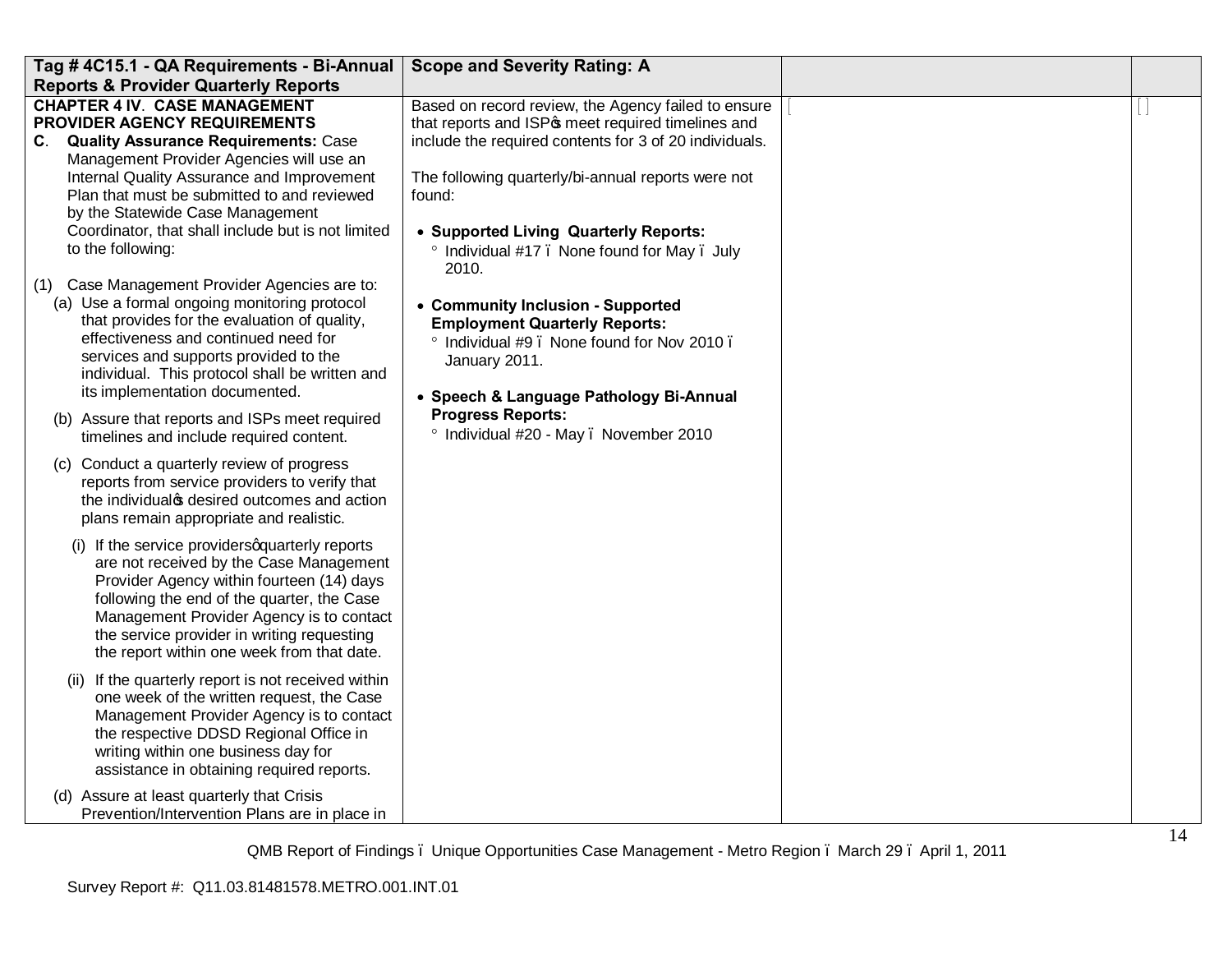|     | the residence and at the Provider Agency of<br>the Day Services for all individuals who have<br>chronic medical condition(s) with potential for<br>life threatening complications and/or who<br>have behavioral challenge(s) that pose a<br>potential for harm to themselves or others.<br>(e) Assure at least quarterly that a current Health<br>Care Plan (HCP) is in place in the residence<br>and day service site for individuals who<br>receive Community Living or Day Services<br>and who have a HAT score of 4, 5, or 6.<br>During face-to-face visits and review of<br>quarterly reports, the Case Manager is<br>required to verify that the Health Care Plan is |  |  |
|-----|----------------------------------------------------------------------------------------------------------------------------------------------------------------------------------------------------------------------------------------------------------------------------------------------------------------------------------------------------------------------------------------------------------------------------------------------------------------------------------------------------------------------------------------------------------------------------------------------------------------------------------------------------------------------------|--|--|
| (1) | being implemented.<br>Assure that Community Living Services are<br>delivered in accordance with standards,<br>including responsibility of the IDT Members<br>to plan for at least 30 hours per week of<br>planned activities outside the residence. If<br>this is not possible due to the needs of the<br>individual, a goal shall be developed that<br>focuses on appropriate levels of community<br>integration. These activities do not need to<br>be limited to paid supports but may include<br>independent or leisure activities appropriate                                                                                                                         |  |  |
|     | to the individual.<br>(g) Perform annual satisfaction surveys with<br>individuals regarding case management<br>services. A copy of the summary is due each<br>December 10 <sup>th</sup> to the respective DDSD<br>Regional Office, along with a description of<br>actions taken to address suggestions and<br>problems identified in the survey.                                                                                                                                                                                                                                                                                                                           |  |  |
|     | (h) Maintain regular communication with all<br>providers delivering services and products to<br>the individual.                                                                                                                                                                                                                                                                                                                                                                                                                                                                                                                                                            |  |  |
| (1) | Establish and implement a written grievance<br>procedure.                                                                                                                                                                                                                                                                                                                                                                                                                                                                                                                                                                                                                  |  |  |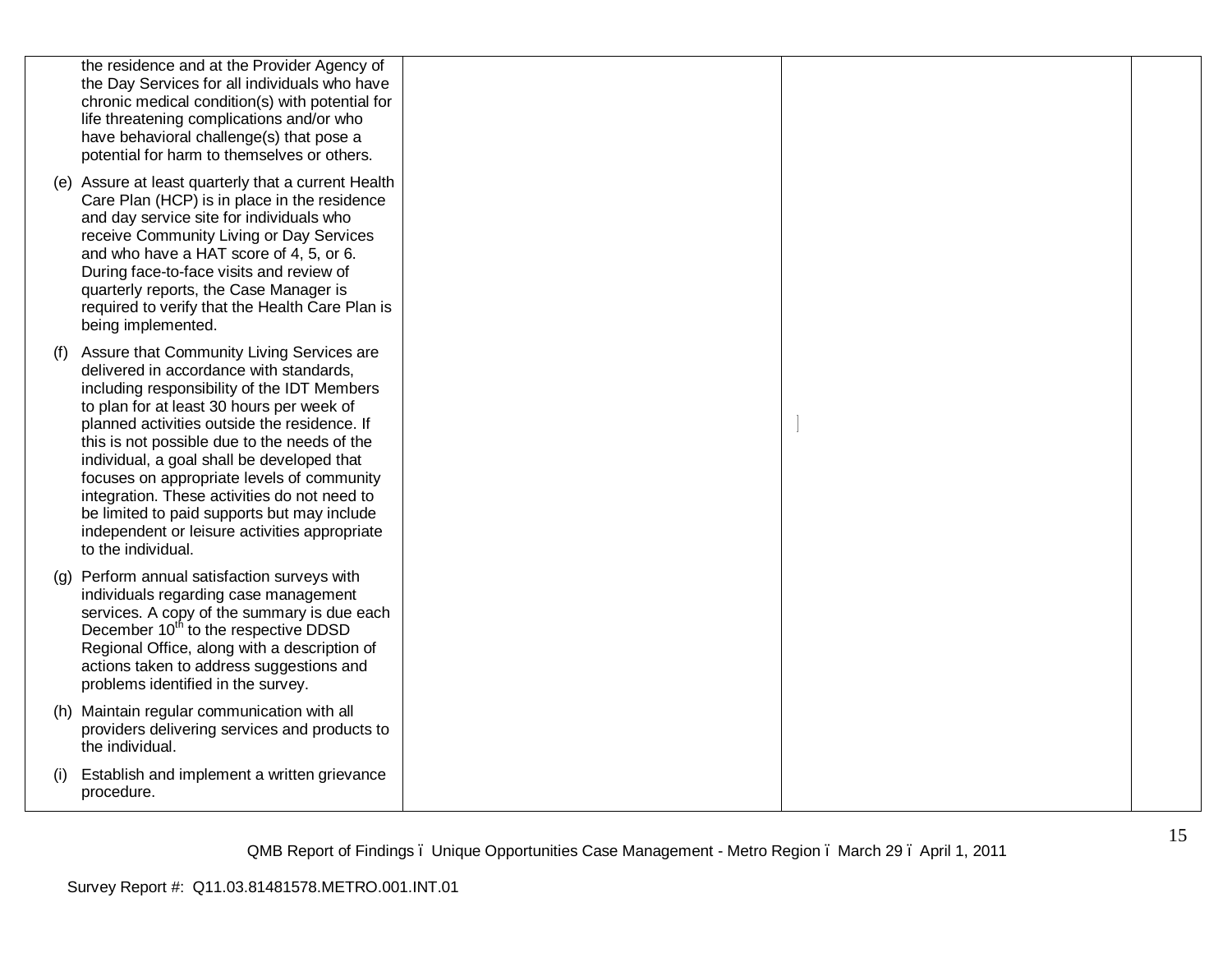| (i) | Notify appropriate supervisory personnel                                                      |  |  |
|-----|-----------------------------------------------------------------------------------------------|--|--|
|     | within the Provider Agency if concerns are                                                    |  |  |
|     | noted during monitoring or assessment                                                         |  |  |
|     | activities related to any of the above                                                        |  |  |
|     | requirements. If such concerns are not                                                        |  |  |
|     | remedied by the Provider Agency within a                                                      |  |  |
|     | reasonable mutually agreed period of time,<br>the concern shall be reported in writing to the |  |  |
|     | respective DDSD Regional Office and/or DHI                                                    |  |  |
|     | as appropriate to the nature of the concern.                                                  |  |  |
|     | This does not preclude Case Managersq                                                         |  |  |
|     | obligations to report abuse, neglect or                                                       |  |  |
|     | exploitation as required by New Mexico                                                        |  |  |
|     | Statute.                                                                                      |  |  |
|     | (k) Utilize and submit the %Request for DDSD                                                  |  |  |
|     | Regional Office Intervention+form as                                                          |  |  |
|     | needed, such as when providers are not                                                        |  |  |
|     | responsive in addressing a quality assurance                                                  |  |  |
|     | concern. The Case Management Provider                                                         |  |  |
|     | Agency is required to keep a copy in the                                                      |  |  |
|     | individualos file.                                                                            |  |  |
| (2) | Case Managers and Case Management                                                             |  |  |
|     | Provider Agencies are required to promote and                                                 |  |  |
|     | comply with the Case Management Code of                                                       |  |  |
|     | Ethics:                                                                                       |  |  |
|     | (a) Case Managers shall provide the                                                           |  |  |
|     | individual/guardian with a copy of the Code                                                   |  |  |
|     | of Ethics when Addendum A is signed.                                                          |  |  |
|     |                                                                                               |  |  |
|     | (b) Complaints against a Case Manager for                                                     |  |  |
|     | violation of the Code of Ethics brought to the                                                |  |  |
|     | attention of DDSD will be sent to the Case                                                    |  |  |
|     | Manageros supervisor who is required to<br>respond within 10 working days to DDSD             |  |  |
|     | with detailed actions taken. DDSD reserves                                                    |  |  |
|     | the right to forward such complaints to the                                                   |  |  |
|     | IRC.                                                                                          |  |  |
|     |                                                                                               |  |  |
|     |                                                                                               |  |  |
|     |                                                                                               |  |  |
|     |                                                                                               |  |  |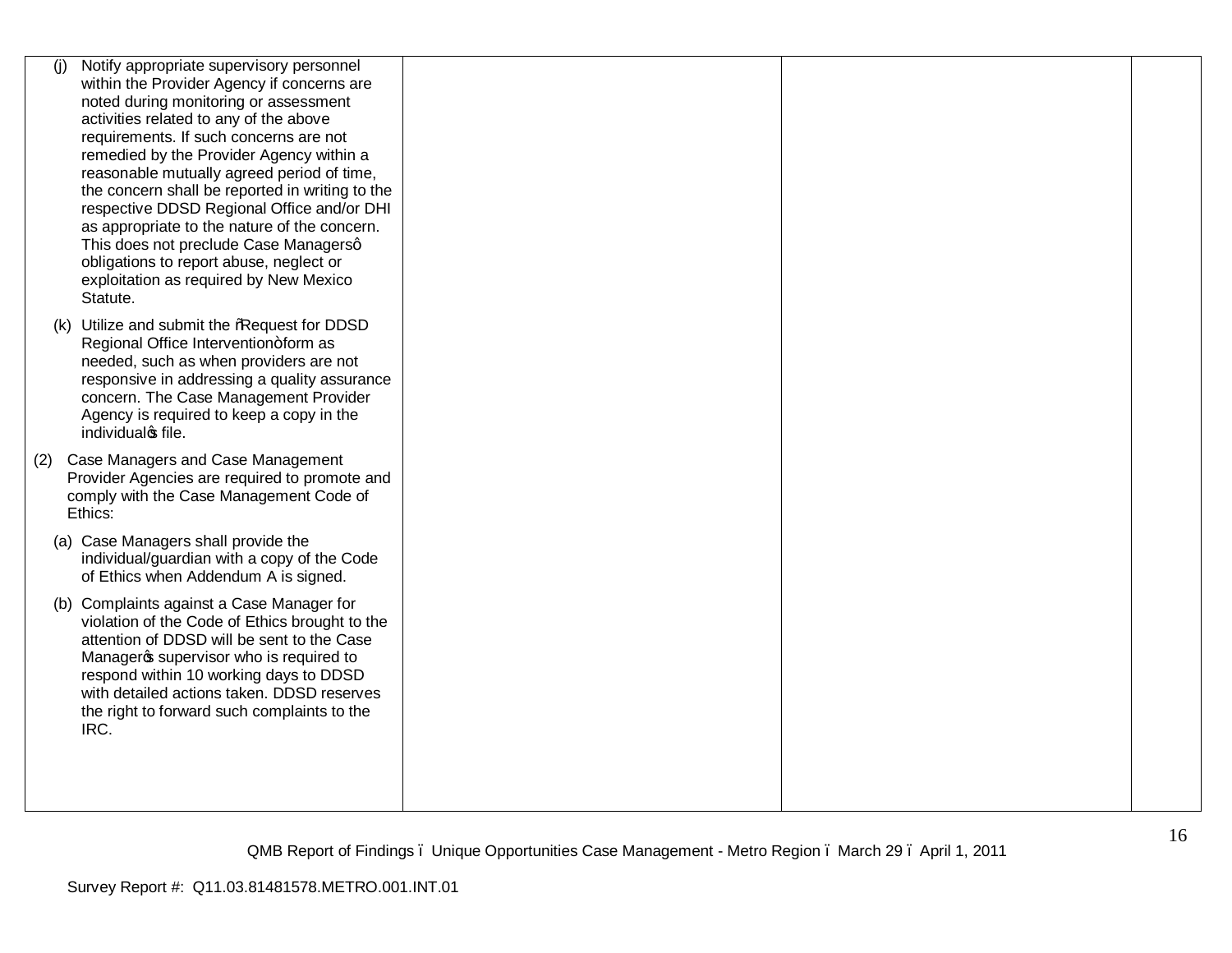# **ADDITIONAL FINDINGS: Reimbursement Deficiencies**

### **BILLING TAG #1A12**

Developmental Disabilities (DD) Waiver Service Standards effective 4/1/2007 **Chapter 1. III. PROVIDER AGENCY DOCUMENTATION OF SERVICE DELIVERY AND LOCATION**

**B. Billable Units:** The documentation of the billable time spent with an individual shall be kept on the written or electronic record that is prepared prior to a request for reimbursement from the HSD. For each unit billed, the record shall contain the following:

- (1) Date, start and end time of each service encounter or other billable service interval;
- (2) A description of what occurred during the encounter or service interval; and
- (3) The signature or authenticated name of staff providing the service.

Billing for Case Management services was reviewed for 20 of 20 individuals. Progress notes and billing records supported billing activities for the months of December, 2010, January and February, 2011.

| Date:             | July 15, 2011                        |
|-------------------|--------------------------------------|
| To:               | Ms. Diana DeBaca, Executive Director |
| Provider:         | Unique Opportunities Case Management |
| Address:          | 2325 San Pedro NE, Suite 2D          |
| State/Zip:        | Albuquerque, New Mexico 87110        |
| Region:           | Metro                                |
| Survey Date:      | March 29 . April 1, 2011             |
| Program Surveyed: | Developmental Disabilities Waiver    |